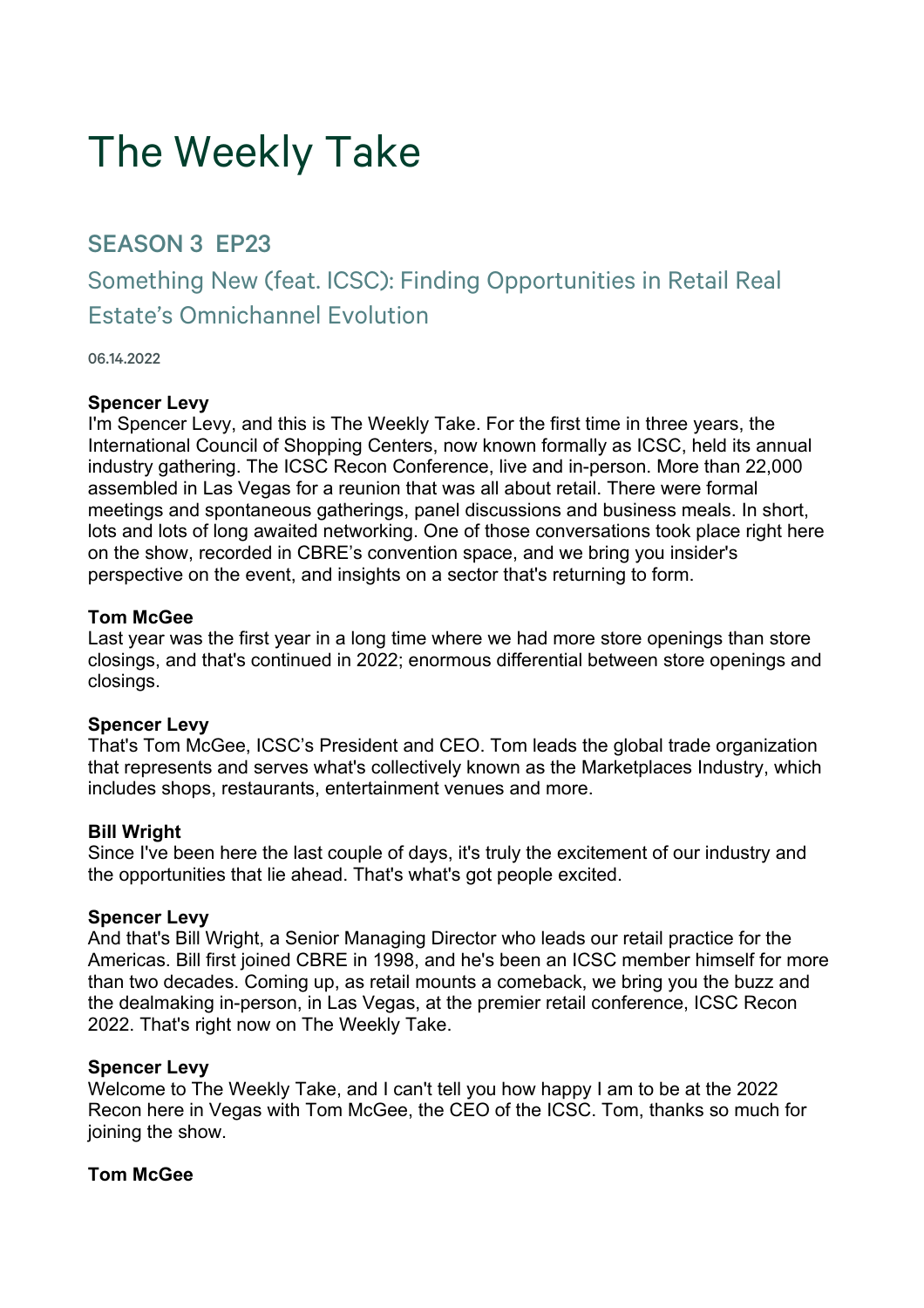It's a pleasure to be with you. Excited. The energy here is fantastic, and being together live. ICSC at its core is a networking organization, and being together live here in Vegas. Celebrating our 65th anniversary as an organization is just wonderful.

#### **Spencer Levy**

Great to have you, Tom. And we're also joined by Bill Wright, Senior Managing Director and head of Americas Retail for CBRE. Bill, thanks for coming, and by the way, even though this is a podcast, that is an awesome sports jacket you're wearing today.

#### **Bill Wright**

Well, thank you, Spencer. Thrilled to be here. And to echo Tom's point, the energy here, you know, starting yesterday, we had an event and people are just so pumped to be back and it's palpable. And sitting here and watching this aisle, just, with so many people walking around and thrilled to be here, it's super exciting.

#### **Tom McGee**

You know, and just to play off of that a little bit, you're right. I mean, even yesterday and the day before, as people would gather, you really felt the enthusiasm. I can't tell you. I mean, three years is a long time. And to be here is a celebration in so many ways.

#### **Bill Wright**

For sure, and I think, you know, whether it's, you know, thinking about it, has it been the three year break or the opportunity that we have in our industry today? And I thought it was kind of half and half, but since I've been here the last couple of days, it's truly the excitement of our industry and the opportunities that lie ahead. That's what's got people excited.

#### **Spencer Levy**

Well, I'm glad you transitioned to our industry and not just the event, which is unbelievable. But I think the opportunity in our industry, in the retail segment, is unbelievable as well. After what, let's face it, the last decade wasn't always favorable to our industry, but it seems to have turned the corner. What do you think, Bill?

#### **Bill Wright**

Absolutely, and it's all driven by consumer demand. And our industry has been relatively the same for decades. And the consumer coming out of the pandemic has really forced landlords and retailers to change what they deliver to the consumer. And landlords and retailers and developers have listened to that and they've made the investments to make the shopping experience what it always should have been. And it's amazing to watch it evolve.

#### **Tom McGee**

Yeah, the acceleration. I mean, we've all talked about how much things accelerated during that two and a half year kind of period of the pandemic. And it's kind of like a decade or plus of change has happened within a very short time period. And you're really starting to see the thing that we talked about forever, which is the omni-channel environment, the convergence of the physical and digital world really come to life, and the importance of physical retail. I mean, the importance of physical retail to, yes, build a relationship with your customer, to service online, as well as in-store shopping. And you're starting to see that in the numbers. Last year was the first year in a long time where we had more store openings than store closings, and that's continued in 2022. Enormous differential between store openings and closings.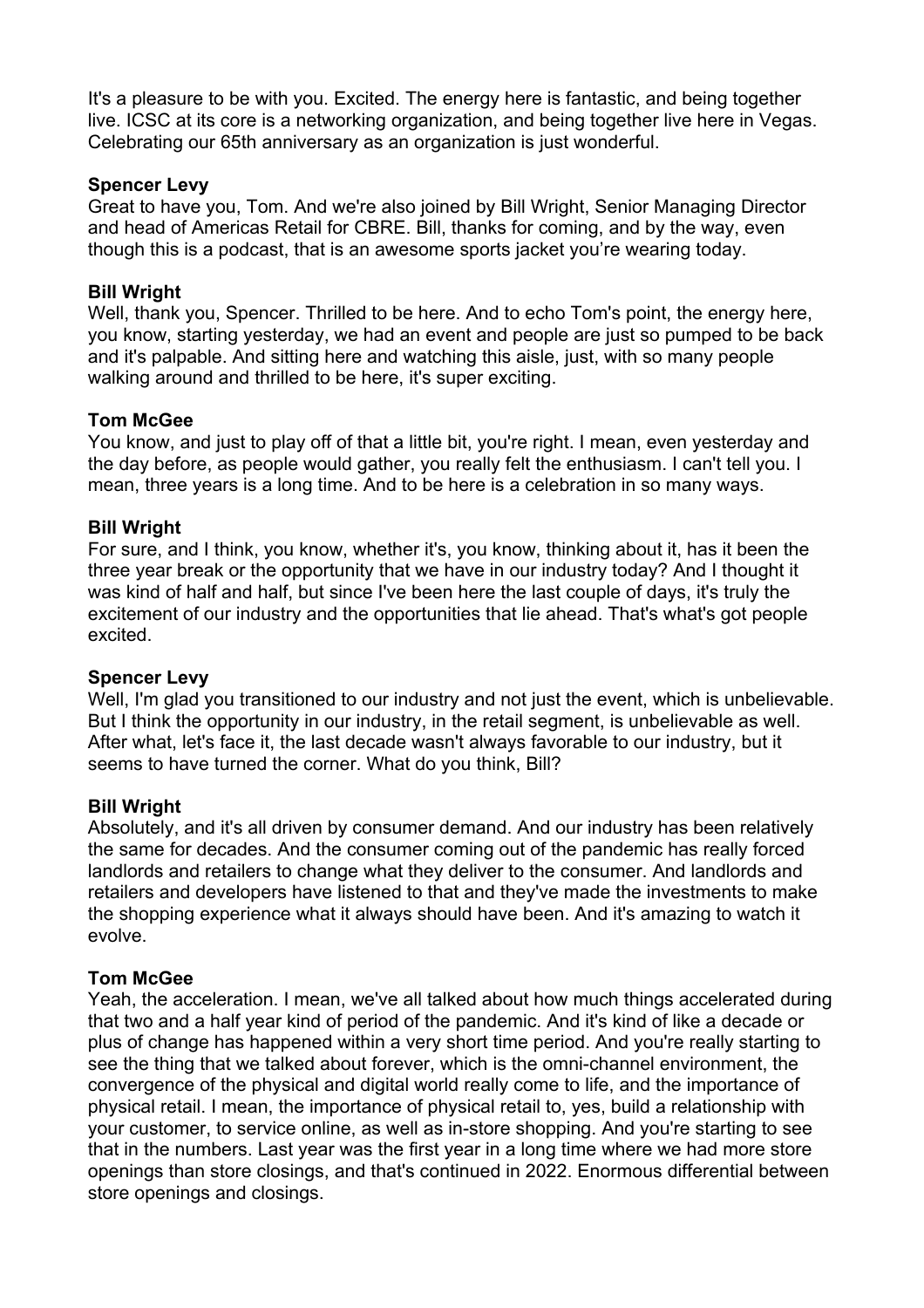#### **Spencer Levy**

Another fact that happened last year was, even though there was some acceleration of Internet penetration of retail sales during the beginning of the pandemic, last year, Internet penetration actually went down. And so I think that while we certainly can't say ten years from now, it won't be a bit higher, I think it does bode extremely well for our industry. And let's face it, the omni- channel, the distribution centers to the retail, is part of the same industry, not competitors. What do you think, Bill?

#### **Bill Wright**

Absolutely. It is all part of the ecosystem, right? It's all part of what makes the retail industry tick. But I think it's really critical, what we've seen, the numbers about the importance of the physical store and more openings than closing, and many, many quarters of positive absorption continuing to be seen in the statistics. I just think it's such an important thing and really sort of puts the narrative back to what we've all known it should be. And that's the importance of the physical store that the headlines didn't always portray that accurately. And now that the actual statistics show that the physical store is at the epicenter of the ecosystem.

# **Tom McGee**

Yeah, it's at the hub. And that's one of the reasons we modernized our brand and defined the industry as the marketplaces. And we serve the marketplaces and spaces where people shop, work and play. And that's all because it is a integrated channel. There's only one channel that matters in my mind. It's the consumer channel. So we can talk about the e-commerce channel, we talk about the physical channel, but it's what the consumer wants and what they want is quality, speed, great customer experience, and they want it consistently over, whether it's online or in a store. And certainly the most successful retailers are delivering it consistently in both channels.

#### **Spencer Levy**

And one of the things that did accelerate over the pandemic, so many things accelerated, is the experience nature of retail, which was really the transformation that's been happening over the last decade. But now people want to be in stores, not just to buy stuff, they want to be in stores for the experience. And I think that's why restaurants have done so well. That's why I even think movie theaters have a brighter future than a lot of people think. What do you think, Bill?

#### **Bill Wright**

Yeah, I think again, one of the accelerators is that experience and being part of a community. And you just don't get that from pure e-commerce and the brands and retailers that have really focused on that experiential piece, it really leads to so much brand loyalty, which is so critical to retail operators. So I think it's going to continue to accelerate.

#### **Spencer Levy**

The other thing that was, not a deceleration, but one thing that I think really is why I love the investment case for retail today is we just haven't built that much of it in the last decade. I mean, if you take a look at the charts, the percentage of replacement is, it's not zero, but it's close to that zero. And not to be negative, but given the real challenges that retail faced over the last ten years, A, retailer has evolved, B, there's not that much supply. Some of that supply was changed. So, Tom, what do you think?

# **Tom McGee**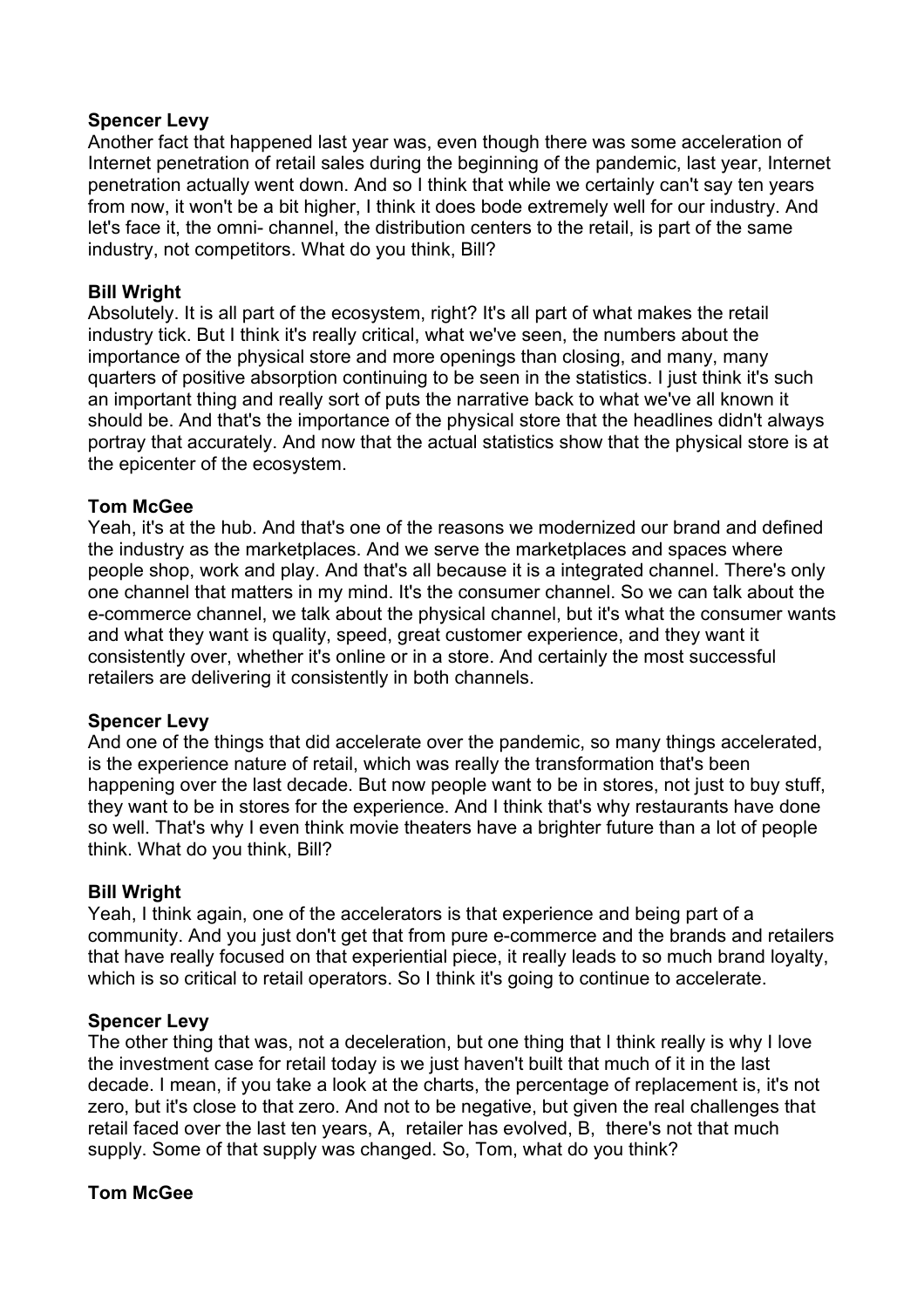Oh, I agree with that. I think that the industry has done a great job of matching supply with demand. And obviously, since the great financial crisis, there just hasn't been much construction and new development. But there's been a lot of redevelopment and repurposing of retail space and mixed use, etc., which plays to what the consumer wants. And even if you look at the percentage of GLA in a retail center and how much of it is devoted to pure retail versus experiential, you know, food and beverage services, etc.. You've seen an enormous change, even over the last six, seven years, almost a 10% decline and in pure retail, a reallocation to experiential and services and food and beverage, etc., which is super dramatic in an industry this size, to have that kind of change. And that's matching what the consumer wants. At the same time, there hasn't been a lot of new development. So that is one of the reasons, with demographic changes. As you see, millennials move to the suburbs and start families and buy homes, etc. I'm particularly bullish on suburban retail and so forth because I don't care how much you buy online. When you buy a home, have a kid, you know, start a family, you're going to buy a lot of stuff and that creates a lot of demand in the retail space.

# **Spencer Levy**

Well, I agree with you that the suburban retail story is one that is underrated, open air retail generally, because I think what's happening is a transformation of this, not just being a standalone center, though many of them are. We're creating these live- work- play environments where people are adding multifamily. Every one of my retail landlord clients is looking at the multifamily option. But also, not to throw urban out, because I think there's still great opportunities there as well, because what we call it now is not necessarily CBD, Central Business District, but better business districts that have that combination of great retail, great multifamily, and great office. What do you think, Bill?

#### **Bill Wright**

Absolutely. Yeah, we can't forget the urban story. And certainly there's been some markets that have suffered more than others during the pandemic, but that will never go away. And and those urban districts or better business districts, I like that, they're forced to evolve just like the rest of the industry from a retail standpoint. And the office part of these major markets that will come back and that will spur the continued growth of restaurant and retail in those urban districts. But going back to the suburban piece of things, what we've seen is a tremendous uptick in activity in what we call secondary or tertiary markets, and that's because of the lack of supply. And we have retailers that want to expand, need to expand, and they're looking at the data of where their online customers are coming from and realizing that they have customers in markets that maybe weren't on their target list, you know, on their tracking lists of places to look to expand, to open physical stores. And the data is pointing them to these markets and giving them the confidence that they will succeed in some of these smaller markets.

#### **Spencer Levy**

Well, we certainly have seen from a macro- demographic perspective, because of the pandemic, people moving from some of the coastal areas to places like Des Moines, Iowa, places like Green Bay, Wisconsin, where if you have the best product in the market, a lot of the people that are coming from these other markets are going to want to go to that better product. And so. I agree with you and a lot of people, Tom sometimes quotes a statistic that I disagree with. The statistic is, it's like, oh, the US has six times the amount of retail as the U.K.. And I always say, well, the U.K. is denser than the United States. What's your point of view, Tom?

# **Tom McGee**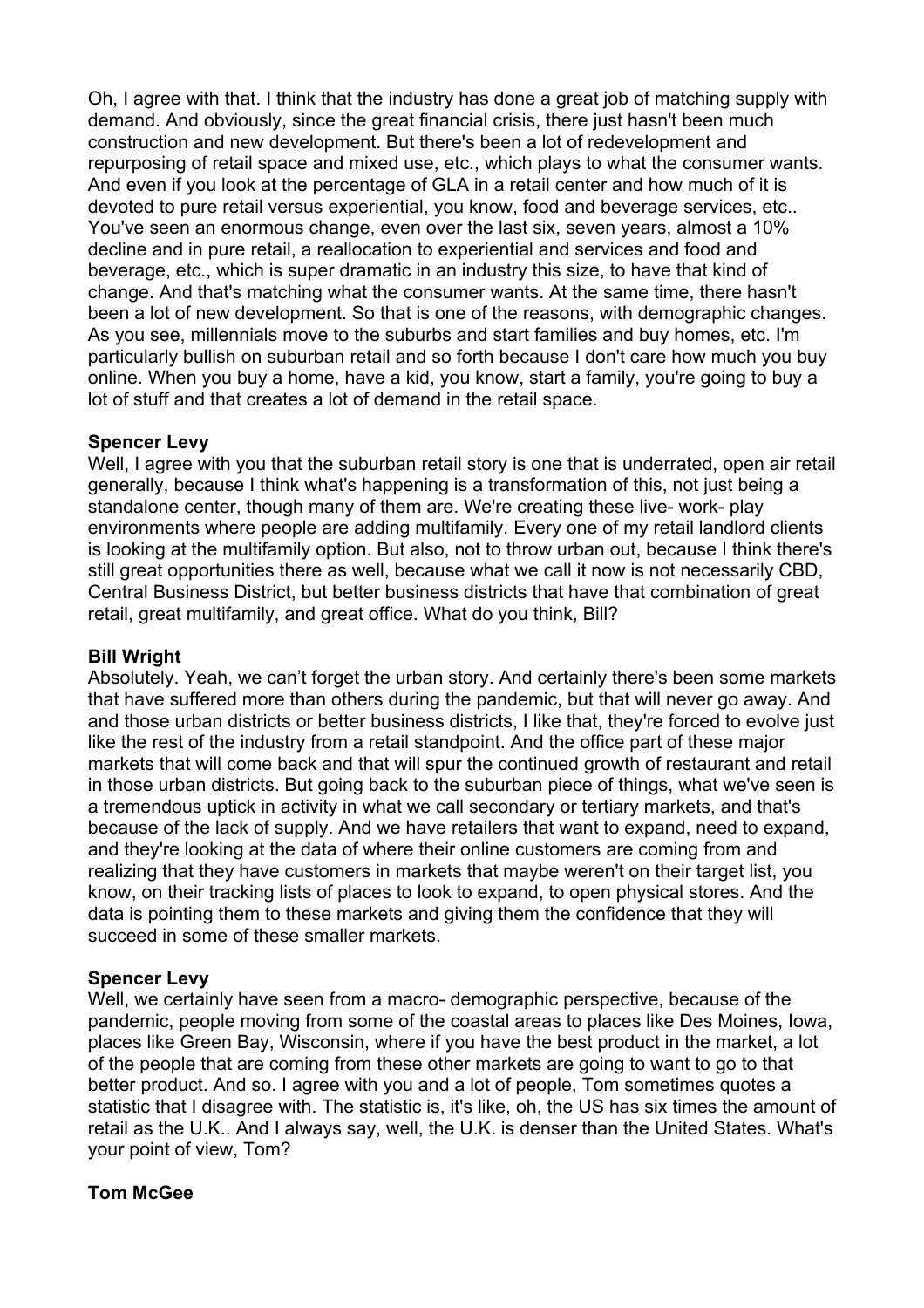Well I agree. I mean, they're completely different markets. You know, the European market, which is what we're often compared to in the U.S. market, are very, very different. I mean, we are a much more suburban based market where people live outside of city hubs as well as in cities. And we're a consumer based economy. I mean, Americans buy stuff. It's been that way for decades. And so it's just very difficult to compare the two. Certainly, I think the financial crisis demonstrated there probably was a little too much retail at that point in time. But back to your earlier point, there just hasn't been a lot of new developments during that period of time. And so I think the supply and demand is at a real good equilibrium right now. And you do have great consumer demand and you have demographics working. You do have some risks out there with inflation, which I'm sure we'll talk about. But that's a macro trend that isn't unique to our industry. That's a broader economic issue, that's not just U.S. centric, it's global centric.

# **Spencer Levy**

Well, talking about the consumer, to give a macro fact, the consumer is about two- thirds of the U.S. economy. The other one third is a combination between business and government spending. And the consumer has a lot of money in their pockets today, one of the highest savings rates they've ever seen, which is the good news. But the bad news is what you pointed out, Tom, is the real inflationary pressures that we're facing, not just here, but globally. So, Bill, I know it's a tough topic, but we should address it. What are your clients saying today about the inflationary environment? Is it changing the way that retailers are looking to open new stores, operate the stores? What is the talk in the industry?

# **Bill Wright**

I would say that it's something that's definitely on our clients minds. It's something that's on all of our minds, right. But I think that what we're anticipating is that we might be at the peak right now and that things will not get worse. They will only get better. Maybe there's been a little bit of pause from expanding retailers, but nothing that we've seen that causes us to have any sort of major concern about the momentum that we've experienced over the last year slowing down.

#### **Tom McGee**

I agree with Bill. Look, I think that the broader business case around retail and the importance of physical retail and convergence with the digital world stays. You know, that isn't impacted by inflation. In some ways it might be improved because of the importance of essential retail in an inflationary environment. But I think that there's just a sense of, well, we don't know how this is going to play out because there's so many things that are outside of everybody's control. Obviously, you have a lot of stimulus that got pushed into the economy because of the pandemic, and I think the Fed's taking actions on that and we'll see how that plays out. It's the supply side issues that I think are the most concerning because of China, zero- COVID policy, the war and Ukraine, etc. and we don't know how all that will play out. And so I think that's just a sense of we need to kind of see how this works. But it has not, in my view, changed the central business thesis around this industry and where it's going. But it could have an impact upon, you know, velocity of transactions, but let's see.

#### **Spencer Levy**

Well, I think you said the key thing there, Tom, which is, it's not the amount of inflation per se, that's the issue. It's the uncertainty. And not saying what I'm about to say is certain, but you should know what our house view is. Our house view is that we are close to the peak inflation and we're about peak ten- year Treasury, too. The ten year Treasury hovering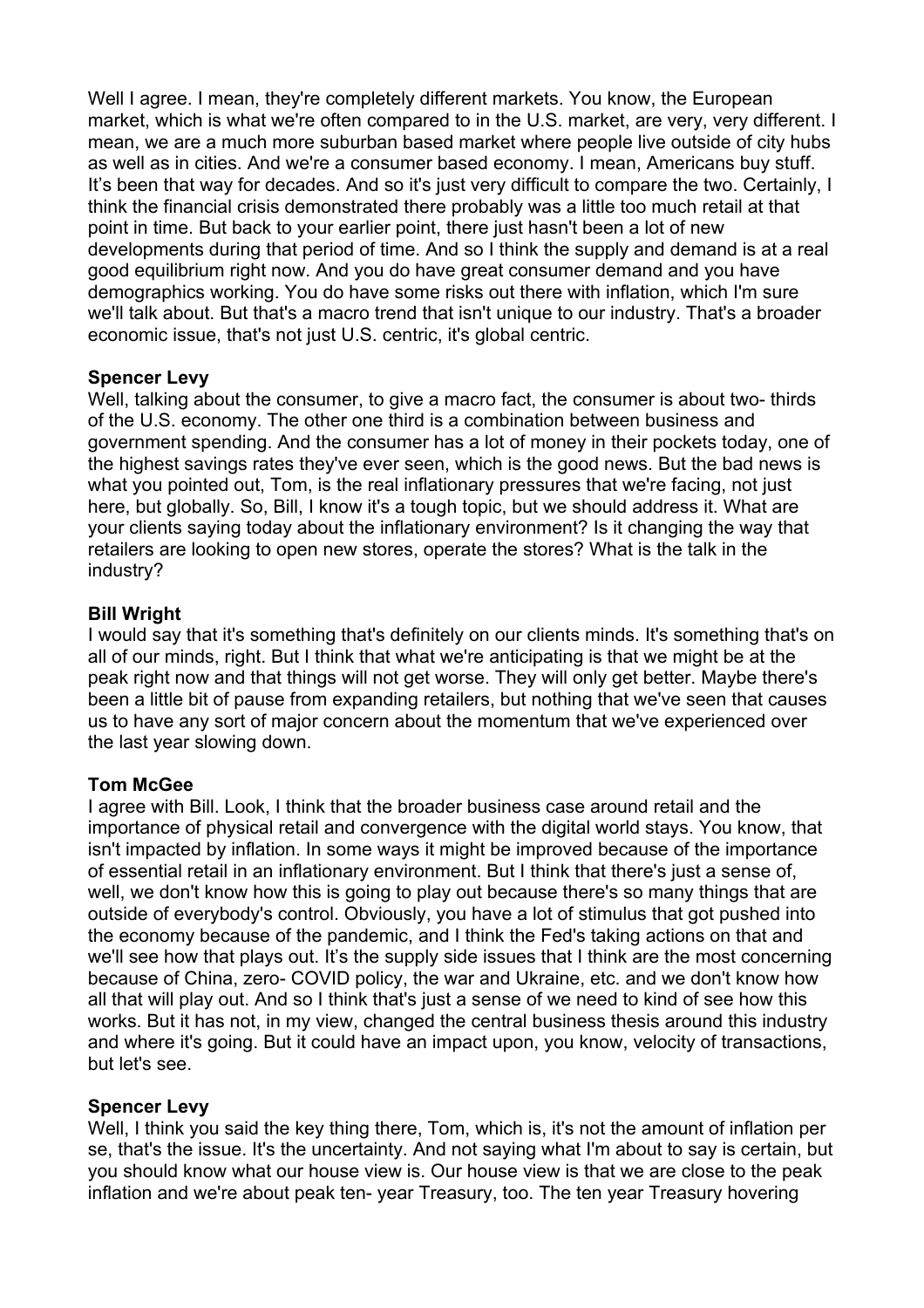somewhere between 2.8 and 3%. And we think it's going to come down and normalize sometime in '23 around that two and a half to maybe 3% level, maybe lower. So I think that the short term volatility is the issue. The absolute number, I don't think is the issue, but until people get certainty, they're going to think about it a little bit more carefully.

#### **Bill Wright**

Well, another thing, when we come back to the supply and demand topic, even with the hopefully short term concerns about inflation, there's only so much good space that is available and will be coming available, and that's created a tremendous amount of competition among occupiers to get that space. And so it's interesting to see how this is going to play out because people won't want to pause and miss out on great opportunities for real estate.

#### **Tom McGee**

Yeah, it's true, too. And you know, the trend towards not a lot of new development, that's probably going to continue in an inflationary environment. So that demand for good space, that competition for good space, I think is just going to continue.

# **Spencer Levy**

Do you agree that the inflationary environment not just will slow construction, we've already seen some of our builders hit the pause button a little bit – not just in the retail space, but in multifamily and elsewhere – but also the cost of fitting out new space is going to be much more expensive as well. So I think that what that might create is some more durability among retailers that, you know what we'd like to move potentially. But you know what? It makes more sense to stay here. Do you agree with that Bill?

#### **Bill Wright**

Yeah, I can see that being the case for sure. Yes.

#### **Spencer Levy**

So let's talk about a key issue that's impacting all of our sectors, perhaps none more so than retail, is labor. There's the availability of labor, the cost of labor, automation, and how that's impacting our industry. If I could start with a funny story. I was in Amsterdam and I went to a Dunkin Donuts and I ordered a coffee. I go to the window or to the table and there were three people like, Oh no, you have to do it on the iPad. And I was like, Oh, okav. I go over there and 20 minutes later I said, Well, first of all, I don't speak Dutch. And second of all, I couldn't figure it out. We finally got the coffee. But nevertheless, I think it's an example of how retail is adapting to the rising cost and the lack of availability of labor through automation and otherwise. What do you think, Tom?

#### **Tom McGee**

Well, I think that's right. Look, there's short term challenges around labor. It plays into the inflation issue that we're all talking about. So I think that the importance of creativity and innovation, the use of technology, all of that is certainly going to be front and center. I think, longer term, our industry in general does have a talent challenge. We need to recruit and bring in the next generation of talent into this industry, and we have a whole host of things that we're doing at ICSC around student engagement. We have over 7000 student members now working on university partnerships, 57 university partnerships with leading Universities around the countries, a very robust internship program, a mentorship program. And so we're very enthused about that. And then we have a real reacceleration of our Next Generation Program, where people come into the industry really helping them navigate this industry. That I do think because we are a consumer facing economy and we are the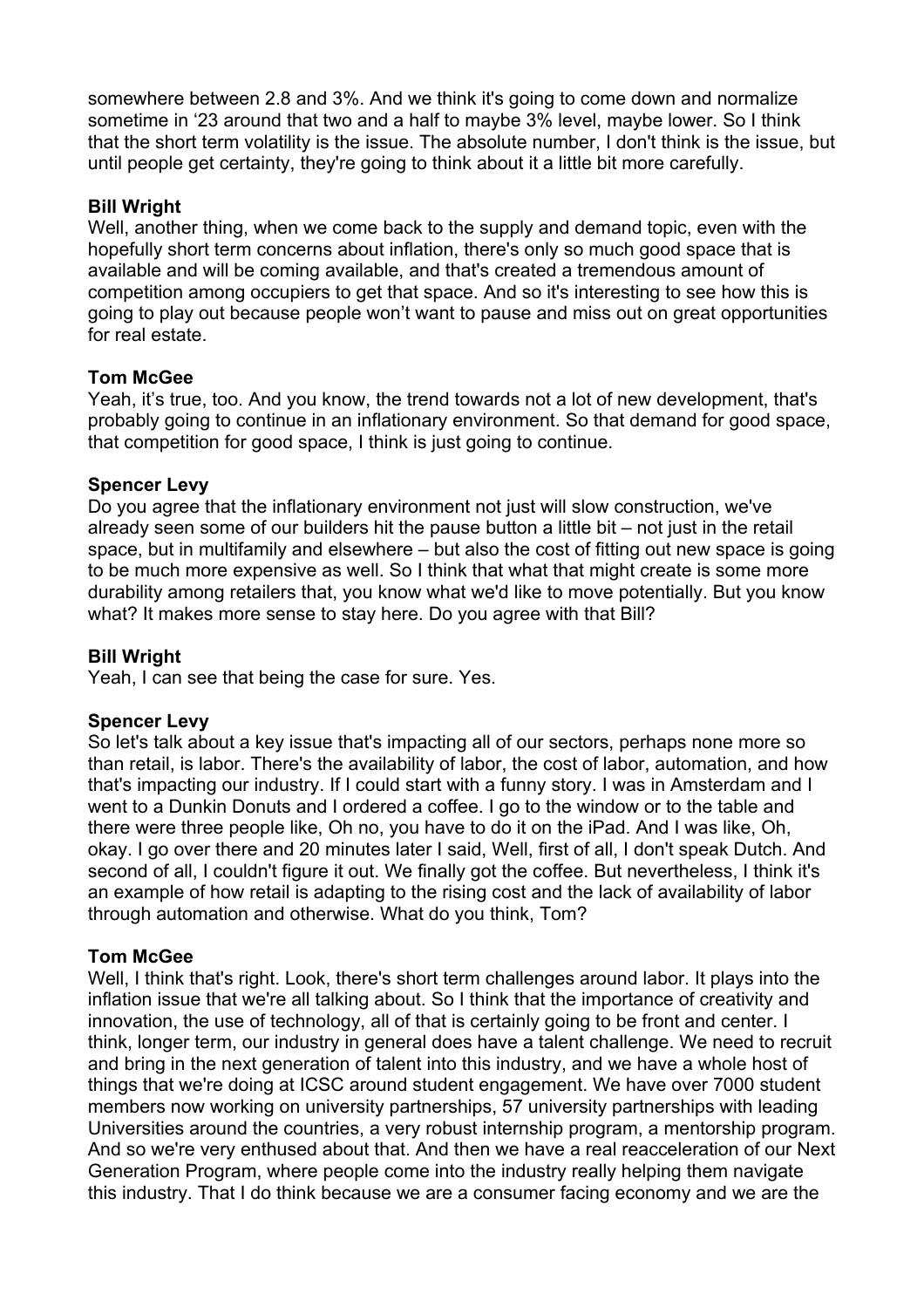ultimate consumer facing industry, right. There is a huge demand for talent in this industry because we're a little older than other industries, or more mature than other industries. So we have a demographic gap that we need to deal with. And so we're really leaning in on bringing new talent into the industry, working with CBRE and a whole host of other members to really do a whole host of things to bring that. And I'm super enthused about the progress today. There's a lot more to do, but enthused about the progress today.

#### **Bill Wright**

As it relates to the retail real estate industry, the continued evolution and sophistication of our industry, and that the data and the analytics and the technology side of it, I'm really confident that we are going to be able to build that next generation and we're going to have some really, really smart people that want to get into our industry because of how dynamic it is, because of how it's growing and evolving and because how again, how sophisticated it's becoming. So I'm excited about what you're doing from a standpoint of getting into some of these colleges and universities and making them aware that this is a very dynamic and interesting and lucrative business to be in.

# **Spencer Levy**

Bill, let's get a little bit more granular for just a moment. And some of our asset types, most notably office and industrial, people are picking the location based upon the availability of labor. Are we seeing that in retail?

# **Bill Wright**

I don't think to the same degree as we're seeing it in office and industrial. But it is a concern, right. Because when you have this lack of labor for the retail business and you start relying too much on technology and going to an iPad in Amsterdam to get your coffee. That really kind of goes against what the consumer wants, right? It's a community. People go out because they want to interact with people. And so I think it's a fine line between getting too much reliant on the technology, and we have to do that right now because of the labor issues. But I think that's going to stabilize and we're going to get back to more of a people to people type of an atmosphere, which is what the consumer wants.

#### **Spencer Levy**

Talking about the evolution of the industry, let's talk about some nitty gritty metrics for just a moment. So I think when I got into this business 30 years ago, it was all about health ratios and sales per square foot. But let's face it, with the evolution of the business being more omnichannel, there is the Internet sales component of it. And I came up with a concept, which I call new rent, which is, should rent be a combination of base rent, percentage rent, maybe in some circumstances, and a percentage of sales in the trade zone? Now, just full disclosure, I tell this to my tenant rep people, they throw me out. But what do you think, Tom?

# **Tom McGee**

Well, since we have tenant members in long memories, I think it's really up to them to decide how they, you know, negotiate rent. But I think the concept of it really goes back to the importance of having a store. We've done a whole lot of studies. We did a number of Halo reports that indicated that when you had a store in a certain geographic area, it really increased online sales and of course it increased physical retail. So when you close that store, obviously the physical sales went away. It also had an impressive impact upon your online sales. And, you know, while we've all somewhat grown up in an environment where we think free shipping is a constitutional right. It really isn't. Somebody's paying for that. And so I think what retailers have learned and that certainly plays to the importance of the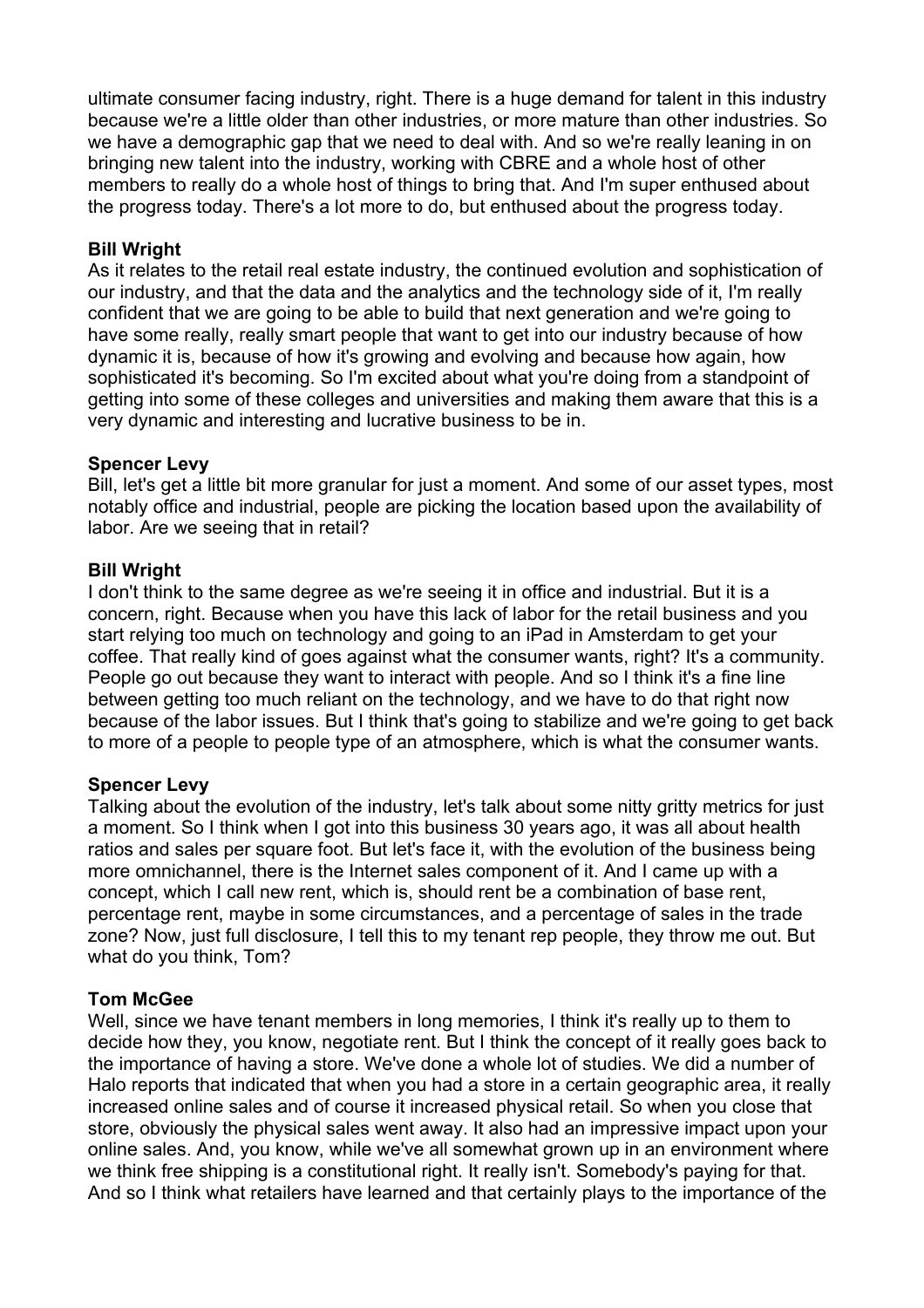industry, is having a store accomplishes a multitude of tasks, including having a relationship with your customer and serving them in a new and important way, but also the economics of it. I mean, it's a much more cost effective way to both market your brand and serve your customer. And if you can also get them to come and pick something up that they ordered online. Well, my goodness, you've just taken that cost out. You take that shipping costs out of the equation. And in fact, you may have the chance to have some pull through sales as a result of that. So I do think that that concept, I think, has demonstrated the importance of physical retail. How they construct the lease, I'll leave that to the professionals to have that conversation.

# **Spencer Levy**

Let's now turn to a topic which is probably the number one topic in all of real estate right now, which is the rising importance of ESG. Tom, what's your perspective on how ESG as an important factor in retail is changing?

# **Tom McGee**

I think it's huge. I really do. I think there's the brand aspect of it. Consumers expect it, particularly younger consumers, millennials, Gen-Z's. They are very attuned to social responsibility. And so they want to see the brands that they frequent share that sense of responsibility. There's a regulatory aspect of it if you're public. There's a whole host of new disclosure requirements that are coming out from the FCC and others around that. And then there's the capital part of it. And that plays to me in my view, that's not just the public market, that's also the private market eventually with private investors coming from overseas, whether that's from Europe or even U.S. investors. and those that are going to invest capital, who are doing it on the public market. Inevitably they're going to push some of those requirements down to private companies as well. So while many developers or small retailers may not be seeing that quite yet. I think that trains coming. And so I think ESG is a big deal. Both the "E" part of it, the "S" part of it, and particularly the "G" part of it, the governance, which is going to have a real important role in capital formation or capital raising.

#### **Bill Wright**

Yeah. And from my perspective, I think it's great that the retail industry is focused on this and I think we're still in the early stages of it, but it's the right thing to do. And both our investor clients and occupier clients are asking us for guidance on what they should be doing because it's relatively new and it's here to stay. And it's going to be really exciting to watch how that evolves again, both from a landlord and tenant standpoint.

#### **Tom McGee**

From an industry perspective, we just established an ESG task force and leadership. Lesley Campbell, our General Counsel, is leading a whole effort on that, really trying to build a series of best practices and information for all of our members. And then I really do think that ICSC and our members are leading the industry and leading commercial real estate in focusing them on diversity. Again, we have a whole lot more to do. We have a long way to go in that regard. But Jasmine Johnson is our Vice President of Diversity Equity Inclusion. We do it a lot from a student standpoint and bringing diverse talent into the industry and really working with members to try to determine best practices for inclusivity and equity within existing talent pools. And so I think that's the "S" part of ESG. And I think it's super important, to your point, it's the right thing to do. It's also super important from a business and competitive standpoint to do as well.

# **Spencer Levy**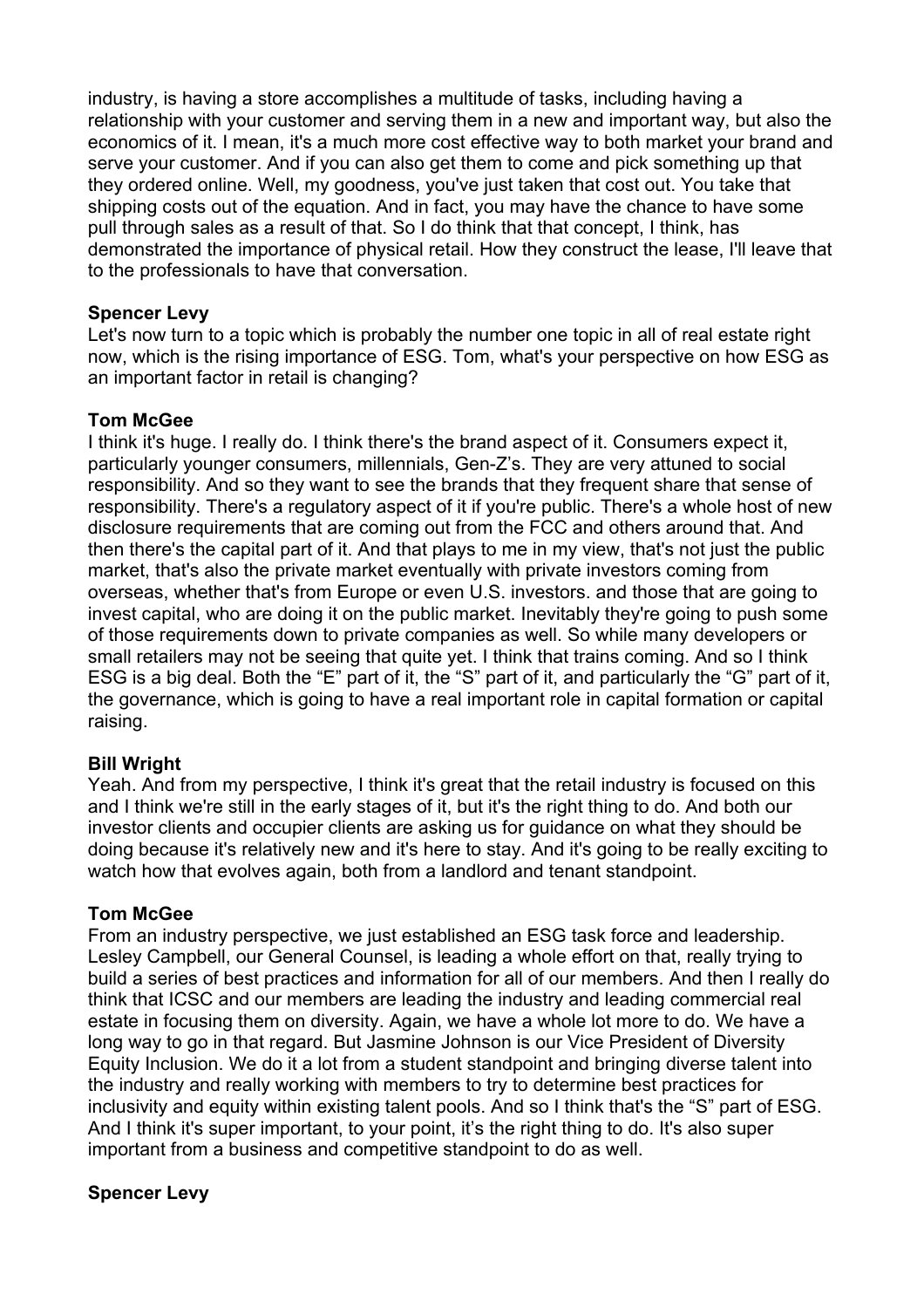Well, I like the way you described it, Tom, because the way I typically describe it, it's not E, S, or G. It's one package. And I think to your point, Tom and Bill, the ROI question, which is the question that's come up on this show a dozen times when we talk about ESG and people typically say, well, we need to get the same return on investment for any capital dollar we spend on ESG, whether it be solar panels on the roof or EV charging stations as anything else in order to do it. But in terms of return on investment, for a moment, I started our conversation just prior to this by saying this and I'll say it right now on air, that I just published a piece last week which said that open air non- grocery anchored retail is the most undervalued asset in all of commercial real estate. And that goes down to what we talked about before about there hasn't been any building. Retailers have evolved and institutional investors have shied away, which creates a higher cap rate and better opportunity. What do you think, Bill?

# **Bill Wright**

Yeah, I totally agree. And the fact that the market is not totally institutionalized and I'm kind of stealing some quotes from your report, but it's just it's created from an investment standpoint, just way more focus on the retail open air centers. And I think it comes back to what we've been talking about as far as the importance of the physical store. Everyone's realizing it and understanding it, and that's what's making it more attractive and less risky in a lot of investors' minds.

# **Tom McGee**

Obviously, there's great investments in all sectors of our industry. Open air, its proximity to the consumer, particularly as you see the migration that's taking place as the result of the pandemic, makes it super attractive right now. And you're seeing a lot of that here at this event, which is the buzz that's walking around the hall.

#### **Spencer Levy**

So just to be clear to my grocery friends out there, I love grocery anchored retailers, this is not throwing it under the bus in any sense. It's just the delta between the value of grocery anchored and non- grocery anchored, it could be 2-300 basis points and on a risk adjusted basis, maybe that's just a bit too wide. Now I'd like your final thoughts on where we're going as an industry. Boy, we went through two and a half years that we hope we never go through again. But let's put on our crystal balls here for just a moment Tom. Three or four years from now, looking back, what do we see as the evolution of the retail business? Where would you like to see it go?

# **Tom McGee**

Well, first of all, I don't want to see us do what we did in the last two and a half years, so I agree with that. But I think our industry is in the midst of a tremendous amount of innovation. I think we're in a retail renaissance, a renaissance, particularly around the importance of physical retail. It's almost become now part of the normal business conversation that people kind of get it, that it's really important to have a store, that omnichannel is here to stay. Where pre-pandemic, I would do a lot of media, I know both of you do as well, and it was all about the retail apocalypse and the demise of stores and so forth. That's kind of gone away now. People kind of get that part of our narrative, but I think there's a lot more change to come. You know, I think there's going to be a lot more change to come because of that renaissance and because of the innovation and because of the convergence of the physical and digital world. And so while there's been a lot of acceleration over the pandemic, I think you're going to see store formats evolve and change as you see a lot more orders getting fulfilled from the store. I think you're going to see even things like parking lots change as you deal with traffic flow from click and collect,